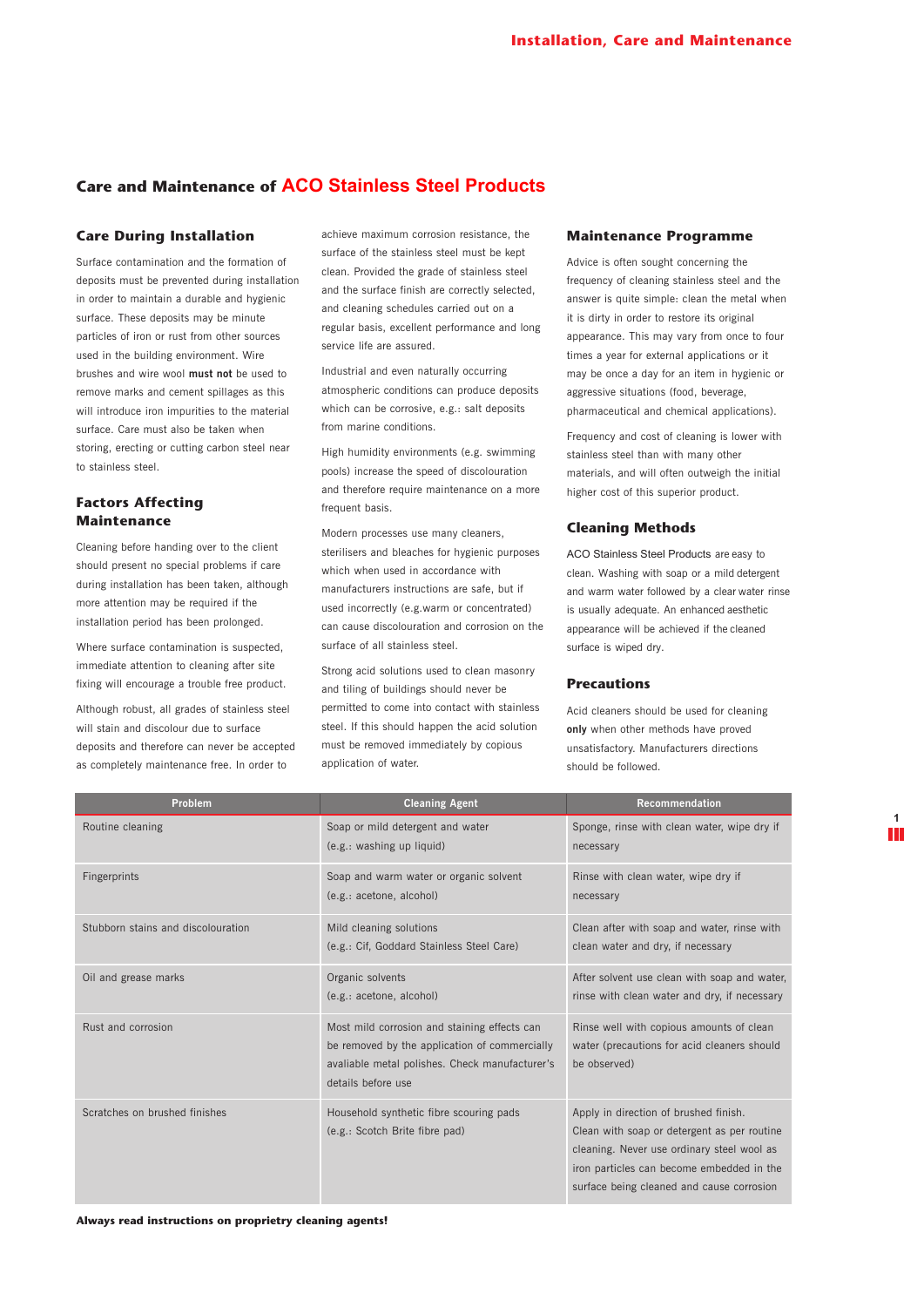

### **Stainless Steel Explained**

Stainless steel is the name given to a wide range of steels which have the characteristics of greatly enhanced corrosion resistance over conventional mild and low alloy steels.

The enhanced corrosion resistance of stainless steel essentially comes from the addition of at least 11% chromium, however most stainless steels commonly used contain around 18% chromium. Other significant alloying elements include nickel and for superior corrosion resistant properties, molybdenum.

For ACO Building Drainage applications, the principal properties of stainless steel may be summarised as follows:

- Durable and corrosion resistant in highly aggressive environments.
- **Hygienic, easily cleaned surfaces.**
- **Aesthetically attractive surface finish.**
- Good forming and fabrication characteristics.
- **EXCELLENT STEED EXCELLENT** EXCELLENT EXCELLENT And resistance to oxidisation at high temperatures.

All these make stainless steel an obvious first choice material for demanding applications.

#### **Stainless Steel Families**

Stainless steel is used across a wide spectrum of engineering applications and this has led to the development of the vast range of different types of stainless steels that are now available.

**Austenitic Stainless Steel** is the most widely used and encompasses the generic 304 and 316 grades of material. These materials are used in the ACO Building Drainage manufacturing process and are ideal for applications including food processing, leisure, dairy, brewing, pharmaceutical, chemical and petrochemical industries.

304 grade stainless steels contain around 18% chromium and 10% nickel and provides excellent corrosion resistance. For applications where superior corrosion resistance properties are required under extreme conditions particularly where chlorides are involved, 316 grade stainless steels are used and contain around 17%



chromium, 12% nickel and 2.2% molybdenum.

Unlike all other grades of stainless steels, austenitic grades are non-magnetic and as a consequence magnetic particles are not attracted to the system surfaces which otherwise would encourage both contamination and corrosion.

Ferritic, Martensitic and bluplex stainless steels are unsuitable for drainage products.

### **Stainless Steel Corrosion Resistance**

The single most important property of stainless steels and the reason for their existence and widespread use, is their natural corrosion resistance. In spite of their name, stainless steels can both 'stain' and corrode if used incorrectly.

The reason for the good corrosion properties is due to the formation of a very thin, invisible oxide film that forms on the surface of the material in oxidising environments such as the atmosphere and water.

This film is a chromium-rich oxide which protects the steel from attack in aggressive environments. As chromium is added to a steel, a rapid reduction in the corrosion rate is observed because of this protective film. In order to obtain a compact and continuous passive film, a chromium content of at least 11% is required. Passivity increases fairly rapidly with increasing chromium content up

to about 17% chromium.

The most important alloying element is therefore chromium, but a number of other elements including nickel, molybdenum and nitrogen also contribute to the corrosion resistance properties of stainless steels. Other alloying elements may also be added to enhance the corrosion resistance in particular environments.

Stainless steels must oxidise in order to form the passive, chromium-rich oxide film. Stainless steels have a very strong tendency to passivate and only a small amount of oxidising agents are needed for passivation air and water are sufficient to passivate stainless steels and indeed, this oxide film is spontaneously regenerated when exposed to oxygen. An important factor to note is that the passive film is self-healing, so when the material is cut or machined or, should chemical or mechanical damage occur, the passive film will 'heal' or re-passivate in oxidising environments - unlike a painted finish on mild steel.

Selection of the correct grade of material for each application is an important factor in the design process. It is important to note that even 316 grades of stainless steel are not immune to all kinds of chemical attack; use of reducing solutions such as hydrochloric and sulphuric acids particularly when in concentrated and/or hot form, requires careful consideration. See corrosion resistance chart on pages 4 & 5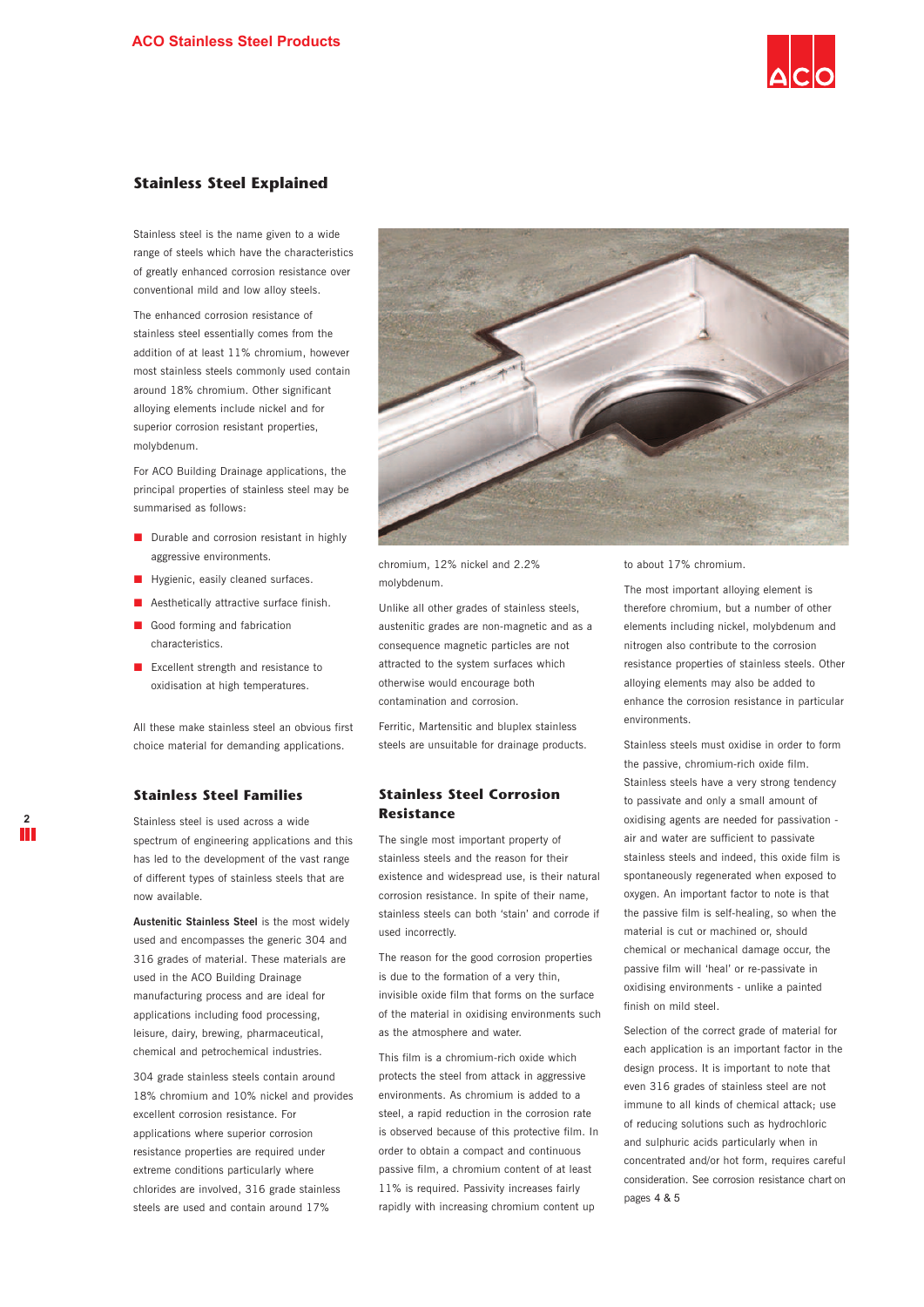### **Stainless Steel Finishing Processes**

A stainless steel finish should appear clean, smooth and faultless. This is obvious when the steel is used for such purposes demanding stringent hygiene or decorative trim applications, but a fine surface finish is also crucial in respect to its corrosion resistant properties.

The corrosion resistance properties of stainless steel are achieved by the spontaneous formation of a very thin chromium-rich oxide layer over the surface of the material. Unfortunately, surface defects and imperfections introduced during the manufacturing process may drastically disturb the self healing process of the passive layer and subsequently reduce the corrosion resistance of the material.

In the manufacturing process it is welding that creates the greatest challenge to corrosion resistance.

### **Untreated Stainless Steel**



After welding stainless steel, a bluish high temperature oxide film can be seen which has substantially inferior corrosion protection properties compared to the original passive layer. Immediately beneath this blue oxide film is a thin layer of chromium depleted metal which makes the metal surface susceptible to corrosion. Post weld treatment is, therefore, very important to restore the corrosion protection properties and is effectively achieved by removing the blue high temperature oxide film and chromium depleted layer to restore the surface of the material. This 'cleaning' is essentially a controlled corrosion process using chemicals, this will restore not only its original corrosion resistance performance but also the high quality aesthetics.

The single most important property of stainless steels and the reason for their existence and widespread use, is their natural corrosion resistance. In spite of their name, stainless steels can both 'stain' and corrode if used incorrectly.

The reason for the good corrosion properties is due to the formation of a very thin, invisible oxide film that forms on the surface of the material in oxidising environments such as the atmosphere and water.

### **ACO Pickle Passivation Plant**



All ACO Building Drainage products are subjected to specialised treatment to ensure the material retains the maximum resistance to corrosion.

The chemical processing methods used in the ACO Building Drainage process are pickle passionate and eltropolishing. ACO resources include the largest pickle passivation plant in Europe.

#### **Pickle Passivation**

The standard ACO Building Drainage manufacturing process uses the pickle passivation chemical finishing process to restore the products to their full optimum corrosion resistant state without damaging the surface finish. This is considered the best method for cleaning welded joints.



Pickle Passivation is a two-phase process. Pickling removes both the bluish high temperature oxide film and the chromium depleted layer and is achieved by placing the components in a pickling bath containing a

mixture of nitric acid and hydrofluoric acid.

The second phase is passivation and in many ways is similar to the pickling process. During this process the components are placed in a bath containing only nitric acid. This treatment strengthens the passive layer and also removes any iron impurities that may have become embedded in the surface of the stainless steel during the manufacturing process.

This treatment is important where mechanical cleaning of the components has taken place with the use of wire brushes, grinding wheels and files where iron particles from other materials may contaminate the stainless steel surface.

#### **Electropolishing**



Electropolishing is ideal for producing a uniform, highly reflective lustre with an extremely smooth finish even on the most complex product contours. This is a well proven method of polishing and is achieved by an electro-chemical process which is essentially the reverse of electroplating.

The components are immersed in a bath of electrolyte containing phosphoric acid where the components become the anode of a direct current electrical circuit. The process is characterised by the selective attack on the surface of the components whereby upstanding roughnesses are preferentially dissolved and will yield a progressively smoother, brighter surface.

### **For pharmaceutical and food processing industries, bacterial resistance is considerably improved by the electropolishing process.**

Certain gratings within the ACO Building Drainage range are electropolished as standard. All stainless steel products can be electropolished if required to special order.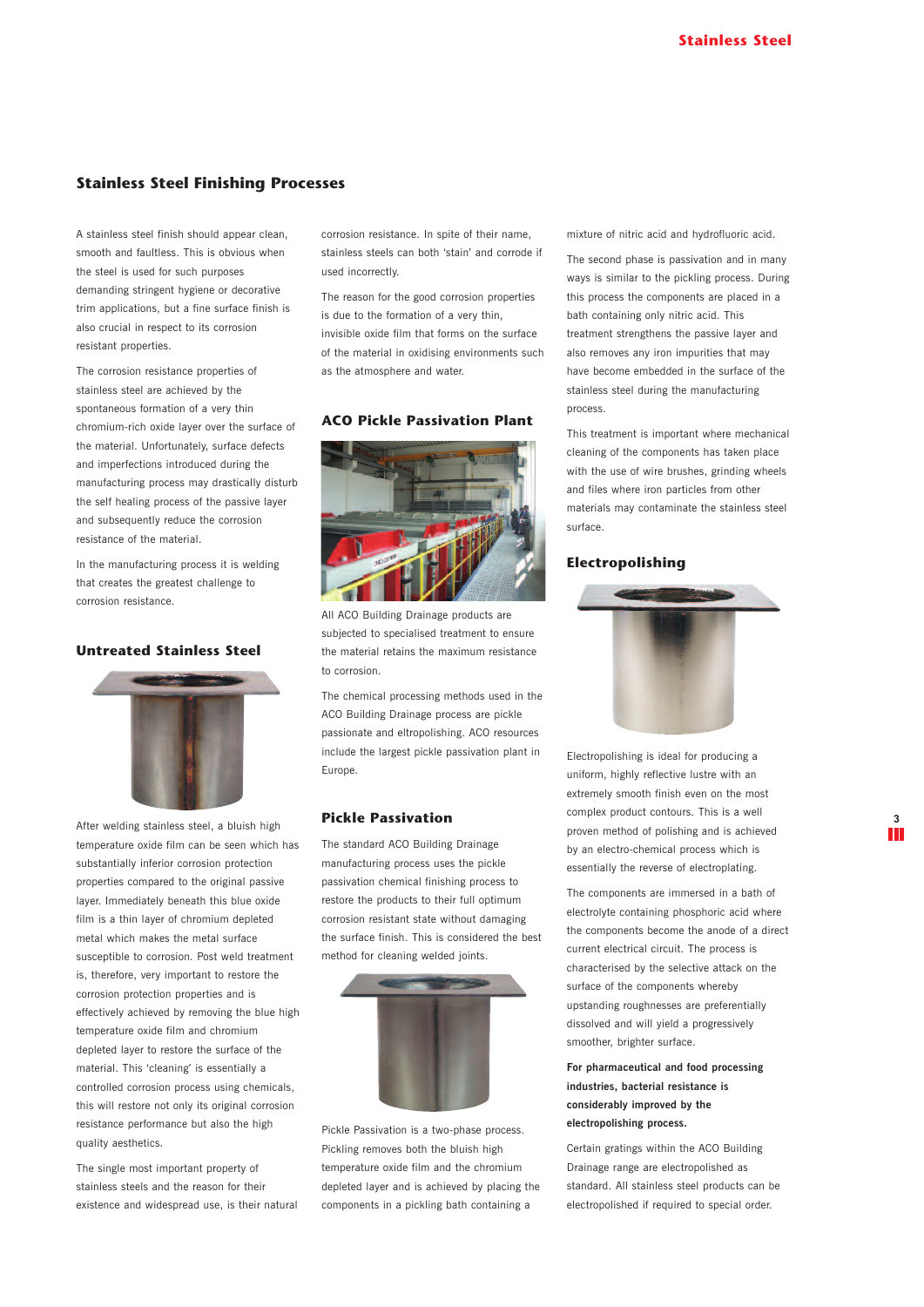

**EPDM Viton Neoprene**

**Gasket**

**Viton**<br>Gaske

## **Corrosion Resistance Chart**

| Reagent                        | <b>Stainless</b><br><b>Steel</b><br>304 | <b>Stainless</b><br><b>Steel</b><br>316 | <b>EPDM</b>           | <b>Neoprene</b><br>Gasket | Viton<br>Gasket          | Reagent                | <b>Stainless</b><br><b>Steel</b><br>304 |
|--------------------------------|-----------------------------------------|-----------------------------------------|-----------------------|---------------------------|--------------------------|------------------------|-----------------------------------------|
| Acetic Acid 20%                |                                         | Ō                                       | $\bullet$             | ?                         | $\bullet$                | Carbon Tetrachloride   | ?                                       |
| Acetic Acid 80%                |                                         | $\bullet$                               | ∙                     | X                         | $\bullet$                | Caustic Potash         |                                         |
| Acetone                        |                                         | ∙                                       |                       | $\bullet$                 | X.                       | Caustic Soda           |                                         |
| Alcohol (Methyl or Ethyl)      | $\bullet$                               |                                         |                       | O                         | ?                        | Chloride (Dry)         | ?                                       |
| Aluminium Chloride             | ?                                       | ?                                       |                       |                           |                          | Chloride (Wet)         | <b>X</b>                                |
| Aluminium Sulphate             | $\bullet$                               | ٠                                       |                       | ٠                         |                          | Chloraocetic Acid      |                                         |
| Ammonia Gas (Dry)              | $\bullet$                               | ∙                                       | $\sim$                |                           | $\overline{\phantom{0}}$ | Chlorobenzene          |                                         |
| Ammonium Chloride              | ?                                       | ?                                       | $\bullet$             | ∙                         |                          | Chloroform             | ?                                       |
| Ammonium Hydroxide             | $\bullet$                               | ∙                                       |                       | ∙                         |                          | Chrome Acid 50%        | X                                       |
| Ammonium Nitrate               | O                                       |                                         |                       | $\bullet$                 |                          | Chromic Acid 10%       |                                         |
| Ammonium Phosphate             | $\bullet$                               |                                         |                       |                           |                          | Citric Acid            | ?                                       |
| Ammonium Sulphate              | ?                                       | ٠                                       | $\bullet$             | ō                         | $\bullet$                | Copper Chloride        | X                                       |
| Ammonium Sulphide              | $\bullet$                               | $\bullet$                               | $\tilde{\phantom{a}}$ | $\sim$                    | $\tilde{\phantom{a}}$    | Copper Cyanide         |                                         |
| Amyl Chloride                  |                                         |                                         | X                     | $\tilde{\phantom{a}}$     | ?                        | Copper Nitrate         |                                         |
| Aniline                        |                                         | O                                       | ?                     | X                         |                          | Copper Sulphate        |                                         |
| Barium Chloride                | $\bullet$                               | $\bullet$                               |                       | $\bullet$                 |                          | Cottonseed Oil         | $\sim$                                  |
| Barium Hydroxide 10%           | $\tilde{\phantom{a}}$                   | $\sim$                                  | ●                     | $\bullet$                 |                          | Cresol                 |                                         |
| Barium Sulphate                | $\bullet$                               | $\bullet$                               |                       | O                         |                          | Cyclohexanone          | ?                                       |
| Barium Sulphide                | $\tilde{ }$                             | $\tilde{\phantom{a}}$                   |                       | $\bullet$                 |                          | Cyclorexanol           | $\sim$                                  |
| Beer                           |                                         |                                         |                       |                           |                          | Dimethyleanine         | w                                       |
| Beet Sugar Liquors             | $\bullet$                               | ٠                                       | $\bullet$             | $\bullet$                 |                          | Dionylphalate          |                                         |
| Benzene                        |                                         | ٠                                       | X                     | X                         |                          | Disodium Phosphate     | $\sim$                                  |
| Benzoic Acid                   | $\bullet$                               | ō                                       | X                     | ō                         |                          | <b>Distilled Water</b> |                                         |
| Bleach -12.5% Active C1 $\sim$ |                                         | $\sim$                                  | ٠                     | X                         | X                        | <b>Ethyl Acetate</b>   |                                         |
| Boric Acid                     |                                         | $\bullet$                               | ●                     | $\bullet$                 |                          | Ethylene Chloride      |                                         |
| <b>Bromic Acid</b>             | ?                                       | ?                                       | $\sim$                | $\sim$                    | $\sim$                   | Ethylene Glycol        |                                         |
| <b>Bromine Water</b>           | X                                       | X                                       | $\tilde{\phantom{a}}$ | X                         | $\sim$                   | Fatty acids (Cb)       |                                         |
| <b>Butane</b>                  | $\bullet$                               | $\bullet$                               | X                     | $\bullet$                 | $\bullet$                | Ferric Sulphate        |                                         |
| Calcium Carbonate              | $\bullet$                               | $\bullet$                               | $\bullet$             | $\bullet$                 |                          | Fluorene Gas (wet)     | X                                       |
| Calcium Chloride               | X.                                      | ?                                       | $\bullet$             | $\bullet$                 |                          | Formaldehyde (37%)     | $\bullet$                               |
| Calcium Hydroxide              | $\overline{\mathbf{r}}$                 | $\bullet$                               | ●                     | $\bullet$                 |                          | Formic Acid (90%)      | X                                       |
| Calcium Hypochlorite           | X                                       | ?                                       | 7                     | X                         |                          | Freon 12               |                                         |
| Calcium Sulphate               | $\bullet$                               | r                                       |                       | $\sim$                    |                          | Fruit Juices and Pulp  | ?                                       |
| Cane Sugar Liquors             | $\tilde{\phantom{a}}$                   | w                                       |                       |                           |                          | Furfural               |                                         |
| Carbon Acid                    |                                         |                                         | $\bullet$             | $\bullet$                 |                          |                        |                                         |
| Carbon Bisulphide              |                                         | ä                                       | x                     | X                         |                          | Gasoline (Refined)     |                                         |
| Carbon Dioxide                 |                                         |                                         |                       | ō                         |                          | Glucose                |                                         |
| Carbon Monoxide                |                                         |                                         |                       |                           |                          | Glycerine              |                                         |

| Carbon Tetrachloride   | ?                       | $\overline{\mathbf{?}}$ | X                       | X         |           |
|------------------------|-------------------------|-------------------------|-------------------------|-----------|-----------|
| Caustic Potash         |                         |                         |                         | ∼         |           |
| Caustic Soda           |                         |                         |                         | $\bullet$ |           |
| Chloride (Dry)         | ?                       | ?                       |                         | X         |           |
| Chloride (Wet)         | X                       | X                       | x                       | X         | 7         |
| Chloraocetic Acid      | w                       |                         | $\overline{\mathbf{r}}$ | X         |           |
| Chlorobenzene          | ō                       | ō                       | X                       | X         |           |
| Chloroform             | ?                       | ?                       | X                       | X         |           |
| Chrome Acid 50%        | X                       | X                       | $\overline{\mathbf{r}}$ | X         |           |
| Chromic Acid 10%       | $\bullet$               |                         | Χ                       | X         |           |
| Citric Acid            | ?                       |                         |                         |           |           |
| Copper Chloride        | X                       | X                       |                         |           |           |
| Copper Cyanide         |                         |                         |                         |           |           |
| Copper Nitrate         |                         |                         | $\tilde{\phantom{a}}$   |           |           |
| Copper Sulphate        |                         |                         |                         |           |           |
| Cottonseed Oil         | w                       |                         | X                       |           |           |
| Cresol                 | $\sim$                  | $\sim$                  | X                       | X         | X         |
| Cyclohexanone          | $\overline{\mathbf{r}}$ | $\bullet$               | ō                       | X         | X         |
| Cyclorexanol           | $\tilde{ }$             | $\tilde{\phantom{a}}$   | Χ                       | $\bullet$ | X         |
| Dimethyleanine         | $\sim$                  | $\tilde{\phantom{a}}$   | $\overline{\mathbf{r}}$ | $\bullet$ | $\bullet$ |
| Dionylphalate          | $\sim$                  | $\sim$                  | $\overline{\mathbf{r}}$ | X         | X         |
| Disodium Phosphate     | $\sim$                  |                         |                         | X         |           |
| <b>Distilled Water</b> | $\bullet$               | $\bullet$               | ō                       | ō         |           |
| <b>Ethyl Acetate</b>   |                         |                         | ?                       | X         | X         |
| Ethylene Chloride      |                         |                         | X                       | X         | ?         |
| <b>Ethylene Glycol</b> |                         |                         | $\bullet$               |           |           |
| Fatty acids (Cb)       |                         |                         | Χ                       | ?         | ●         |
| Ferric Sulphate        |                         |                         |                         |           |           |
| Fluorene Gas (wet)     | X                       | X                       |                         | Χ         | ?         |
| Formaldehyde (37%)     |                         |                         |                         |           |           |
| Formic Acid (90%)      | X                       |                         |                         |           | ?         |
| Freon 12               | ●                       |                         |                         |           |           |
| Fruit Juices and Pulp  | ?                       |                         | $\tilde{\phantom{a}}$   |           |           |
| Furfural               |                         |                         | X                       | X         | X         |
| Gasoline (Refined)     |                         |                         | X                       |           |           |
| Glucose                |                         |                         |                         |           |           |
| Glycerine              |                         |                         |                         |           |           |
|                        |                         |                         |                         |           |           |

**Stainless Steel 316**

The corrosion resistance information contained within this table is indicative only.

All data is based on reactions noted at an ambient temperature of 20°C. Higher temperatures will generally reduce the corrosion resistance of the materials.

Please contact ACO Building Drainage if

guarantees are required of specific material suitability.

We shall arrange for tests to be undertaken with the reagent to establish the chemical resistance of the materials. Other gasket and sealing ring materials are available. Please contact us for further information.

- Recommended
- **?** Suitable. However, contact ACO Building Drainage for further advice.
- x Not recommended
- *~* No data available